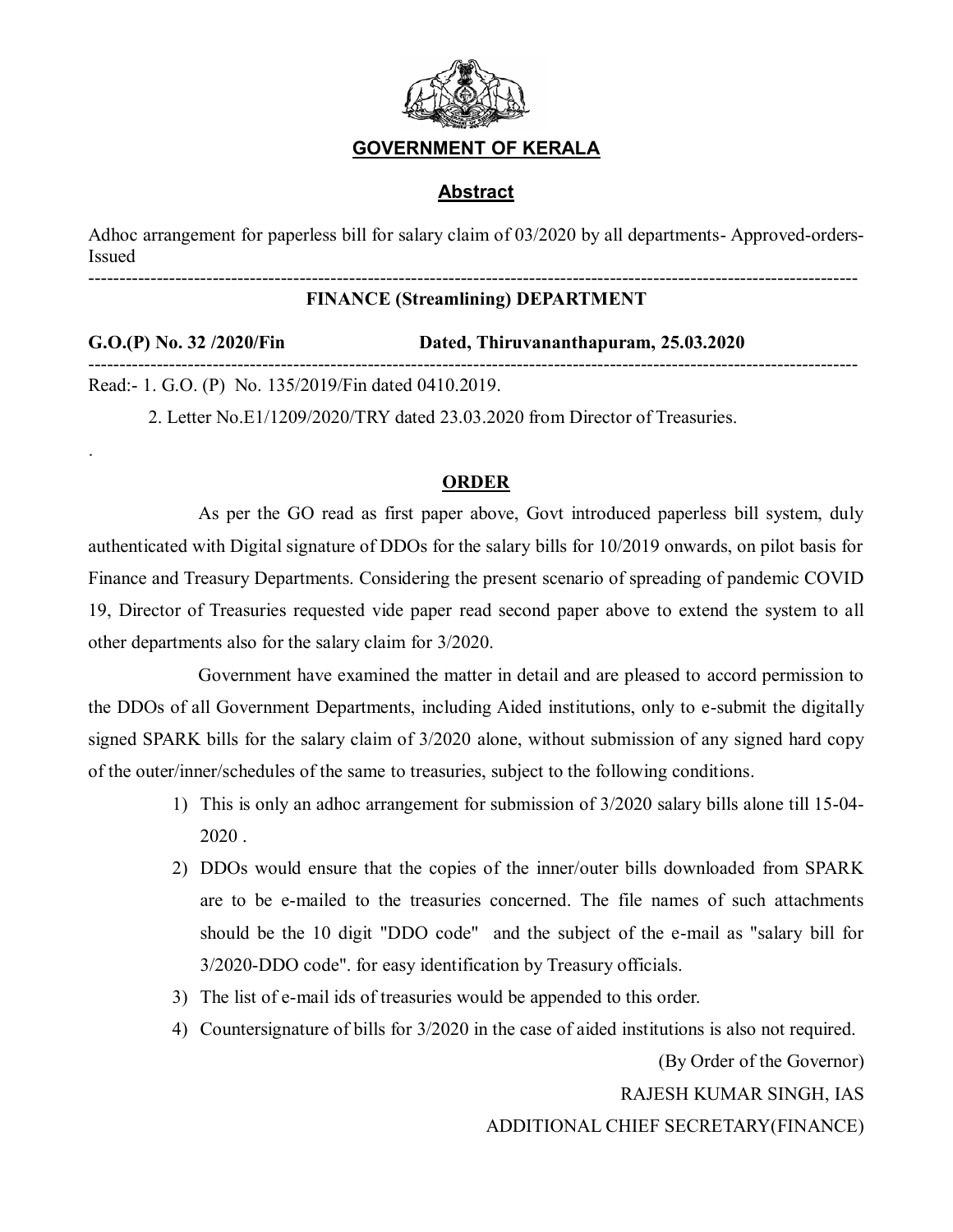The Principal Accountant General (A&E)/Audit), Kerala, Thiruvananthapuram.

The Principal Accountant General (G&SSA), Kerala, Thiruvananthapuram.

The Accountant General (E&RSA), Kerala, Thiruvananthapuram.

The Director of Treasuries, Thiruvananthapuram.

All Heads of Departments and Offices.

All Departments and Sections of the Secretariat.

The Private Secretary to the Chief Minister and other Ministers,

The Advocate General, Kerala, Ernakulam

The Secretary to Governor.

The Private Secretary to Speaker / Deputy Speaker.

The Private Secretary to the Leader of Opposition, Thiruvananthapuram.

The Director of Public Relations, Thiruvananthapuram.

The Nodal Officer, [www.finance.kerala.gov.in](http://www.finance.kerala.gov.in/)

Stock File/Office Copy

Forwarded /By Order

Marguelin

Section Officer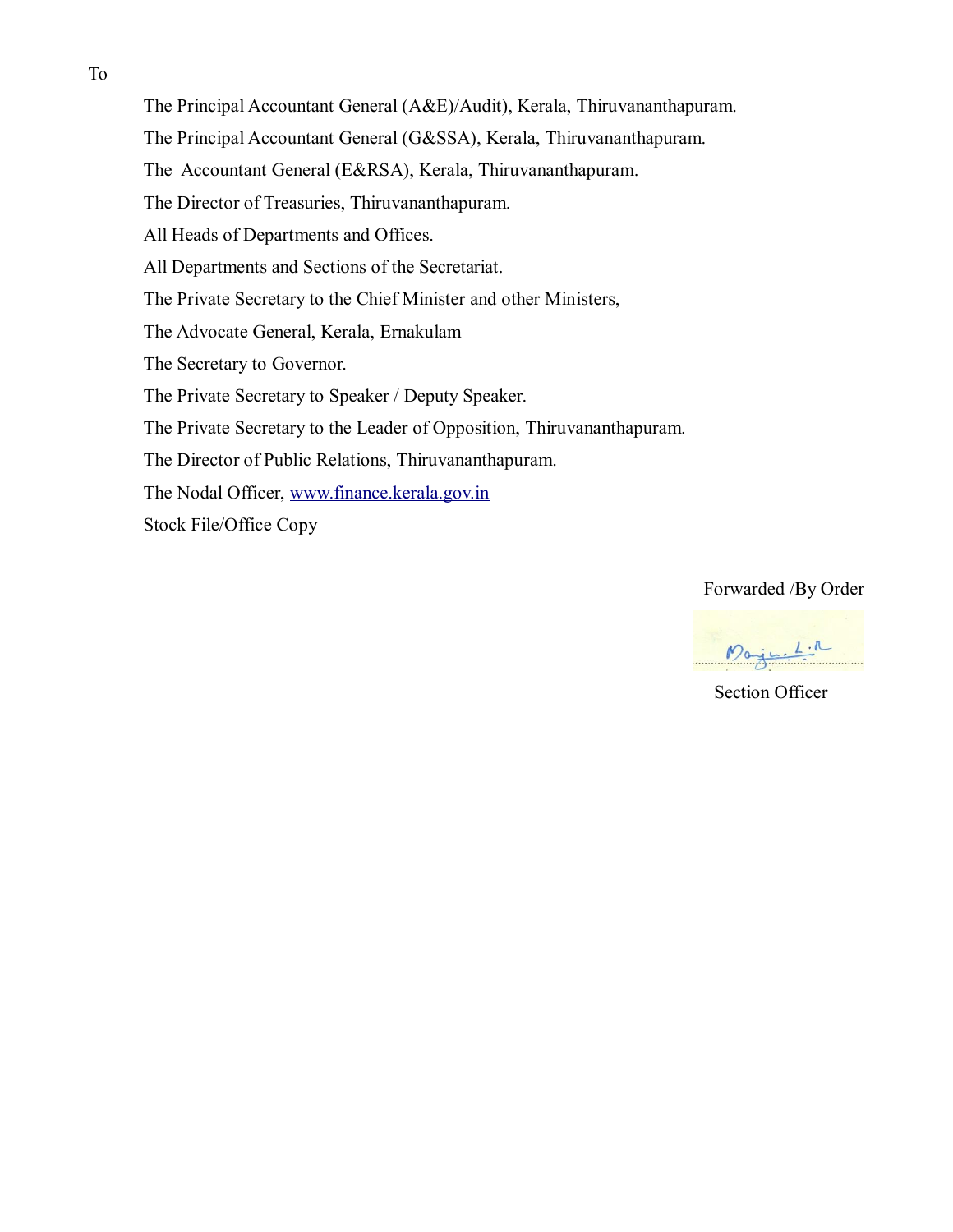|                | <b>Tr</b>    | <b>Treasury Name</b>                  | <b>Mail Id</b>                 |
|----------------|--------------|---------------------------------------|--------------------------------|
| Sl.no.<br>1    | Code<br>9951 | <b>Directorate of Treasuries</b>      | treasury@kerala.gov.in         |
| $\overline{2}$ | 9952         | DEPUTY DIRECTORATE KOTTAYAM           | cru.ddktym.try@kerala.gov.in   |
|                |              |                                       |                                |
| 3              | 9953         | Deputy Directorate (CR) Thrissur      | cru.ddtcr.try@kerala.gov.in    |
| 4<br>5         | 9954         | Deputy Director, (NR) Kozhikode       | cru.ddkzhd.try@kerala.gov.in   |
|                | 101          | District Treasury, Thiruvananthapuram | cru.dttvm.try@kerala.gov.in    |
| 6              | 102          | Principal Sub Treasury, East Fort.    | cru.pstfort.try@kerala.gov.in  |
| 7              | 103          | Additional Sub Treasury, Vanchiyoor.  | cru.astvchyr.try@kerala.gov.in |
| 8              | 104          | Sub Treasury, Vellayambalam.          | cru.stvlyblm.try@kerala.gov.in |
| 9              | 105          | Sub Treasury Kazhakkoottam.           | cru.stkzhktm.try@kerala.gov.in |
| 10             | 106          | Sub Treasury Attingal.                | cru.statngl.try@kerala.gov.in  |
| 11             | 107          | Sub Treasury Varkala.                 | cru.stvrkla.try@kerala.gov.in  |
| 12             | 108          | Sub Treasury Kilimanoor.              | cru.stklmnr.try@kerala.gov.in  |
| 13             | 109          | Sub Treasury, Legislative Complex     | cru.stlegslr.try@kerala.gov.in |
| 14             | 110          | Sub Treasury, Kadakkavur              | cru.stkdkvr.try@kerala.gov.in  |
| 15             | 111          | Sub Treasury, Secretariat             | cru.stscriat.try@kerala.gov.in |
| 16             | 112          | Sub Treasury, Vikas Bhavan            | cru.stvikas.try@kerala.gov.in  |
| 17             | 113          | Sub Treasury, Medical College         | cru.stmdctvm.try@kerala.gov.in |
| 18             | 114          | Sub Treasury, Engineering College     | cru.stenggc.try@kerala.gov.in  |
| 19             | 115          | SUB TREASURY KUDAPPANAKUNNU           | cru.stkdpknu.try@kerala.gov.in |
| 20             | 199          | Pension Payment Sub Treasury TVPM     | cru.ppsttvm.try@kerala.gov.in  |
| 21             | 201          | DISTRICT TREASURY KATTAKADA           | cru.dtktkda.try@kerala.gov.in  |
| 22             | 202          | Sub Treasury, Neyyattinkara           | cru.stnytkra.try@kerala.gov.in |
| 23             | 203          | Sub Treasury, Nedumangad              | cru.stndmngd.try@kerala.gov.in |
| 24             | 204          | Sub Treasury, Vizhinjam               | cru.stvznjm.try@kerala.gov.in  |
| 25             | 205          | Sub Treasury, Parassala               | cru.stprsla.try@kerala.gov.in  |
| 26             | 206          | Sub Treasury, Vithura                 | cru.stvthra.try@kerala.gov.in  |
| 27             | 207          | Sub Treasury, Malayinkil              | cru.stmlynkl.try@kerala.gov.in |
| 28             | 208          | Pension Payment S.T. Neyyattinkara    | cru.ppstnta.try@kerala.gov.in  |
| 29             | 209          | <b>SUB TREASURY VELLANAD</b>          | cru.stvlnd.try@kerala.gov.in   |
| 30             | 301          | DISTRICT TREASURY KOLLAM              | cru.dtkollam.try@kerala.gov.in |
| 31             | 302          | Sub Treasury, Kollam                  | cru.stkollam.try@kerala.gov.in |
| 32             | 303          | Sub Treasury, Karunagapally           | cru.stkrgply.try@kerala.gov.in |
| 33             | 304          | Sub Treasury, Chathanoor              | cru.stcthnr.try@kerala.gov.in  |
| 34             | 305          | Sub Treasury, Kundara                 | cru.stkndra.try@kerala.gov.in  |
| 35             | 306          | Sub Treasury, Paravoor                | cru.stprvr.try@kerala.gov.in   |
| 36             | 307          | Sub Treasury, Chavara                 | cru.stchvra.try@kerala.gov.in  |
| 37             | 399          | Sub Treasury, Pension Payment, Kollam | cru.ppstklm.try@kerala.gov.in  |
| 38             | 401          | DISTRICT TREASURY KOTTARAKARA         | cru.dtktrkra.try@kerala.gov.in |
| 39             | 402          | Sub Treasury, Kottarakara             | cru.stktrkra.try@kerala.gov.in |
| 40             | 403          | Sub Treasury, Sasthamkotta            | cru.ststkta.try@kerala.gov.in  |
| 41             | 404          | Sub Treasury, Punalur                 | cru.stpnlr.try@kerala.gov.in   |
| 42             | 405          | Sub Treasury, Pathanapuram            | cru.stptnprm.try@kerala.gov.in |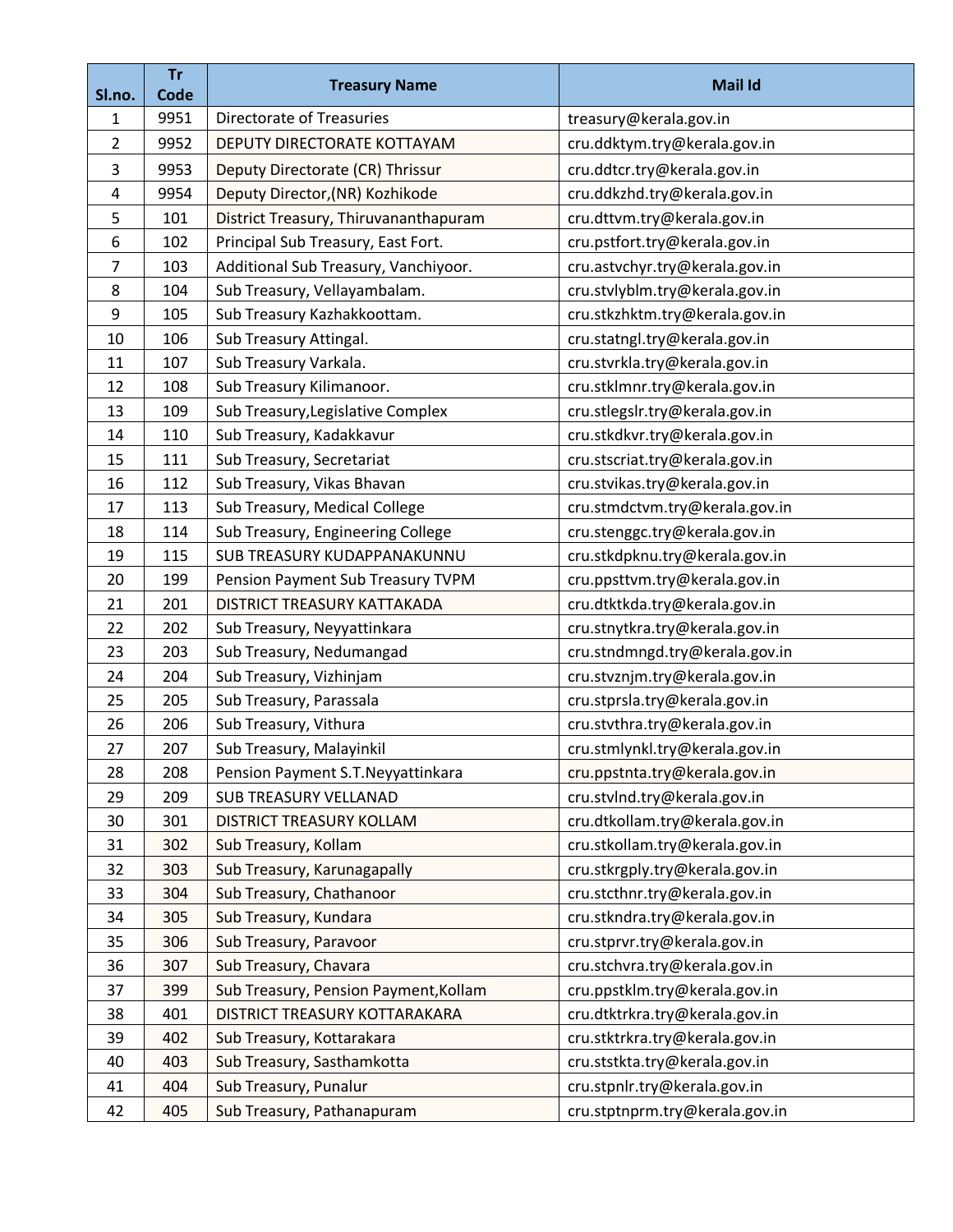| 43 | 406 | Sub Treasury, Kadakkal                  | cru.stkdkl.try@kerala.gov.in   |
|----|-----|-----------------------------------------|--------------------------------|
| 44 | 407 | Sub Treasury, Anchal                    | cru.stanchl.try@kerala.gov.in  |
| 45 | 408 | Sub Treasury, Chadayamangalam           | cru.stchlm.try@kerala.gov.in   |
| 46 | 409 | Sub Treasury, Pooyappally               | cru.stpyplly.try@kerala.gov.in |
| 47 | 501 | DISTRICT TREASURY PATHANAMTHITTA        | cru.dtpta.try@kerala.gov.in    |
| 48 | 502 | Sub Treasury, Pathanamthitta            | cru.stpta.try@kerala.gov.in    |
| 49 | 503 | Sub Treasury, Adoor                     | cru.stadr.try@kerala.gov.in    |
| 50 | 504 | Sub Treasury, Ranni                     | cru.stranni.try@kerala.gov.in  |
| 51 | 505 | Sub Treasury, Kozhencherry              | cru.stkzhnry.try@kerala.gov.in |
| 52 | 506 | Sub Treasury, Pandalam                  | cru.stpndlm.try@kerala.gov.in  |
| 53 | 507 | Sub Treasury, Thiruvalla                | cru.stthrvla.try@kerala.gov.in |
| 54 | 508 | Sub Treasury, Mallappally               | cru.stmlplly.try@kerala.gov.in |
| 55 | 509 | Sub Treasury, Kumbanad                  | cru.stkmbnd.try@kerala.gov.in  |
| 56 | 510 | Sub Treasury, Konni                     | cru.stkonni.try@kerala.gov.in  |
| 57 | 511 | Sub Treasury Ranni Perunad              | cru.strprnd.try@kerala.gov.in  |
| 58 | 601 | DISTRICT TREASURY, ALAPPUZHA            | cru.dtalp.try@kerala.gov.in    |
| 59 | 602 | Sub Treasury, Alappuzha                 | cru.stalp.try@kerala.gov.in    |
| 60 | 603 | Sub Treasury, Ambalapuzha               | cru.stambpza.try@kerala.gov.in |
| 61 | 604 | Sub Treasury, Moncombu                  | cru.stmncmbu.try@kerala.gov.in |
| 62 | 605 | Sub Treasury, Cherthala                 | cru.stctla.try@kerala.gov.in   |
| 63 | 606 | Sub Treasury, Kuthiathode               | cru.stkthdu.try@kerala.gov.in  |
| 64 | 607 | Sub Treasury, Poochakkal                | cru.stpchkl.try@kerala.gov.in  |
| 65 | 699 | Pension Payment Sub Treasury, Alappuzha | cru.ppstalp.try@kerala.gov.in  |
| 66 | 701 | DISTRICT TREASURY, CHENGANNUR           | cru.dtcgnr.try@kerala.gov.in   |
| 67 | 702 | Sub Treasury, Chengannur                | cru.stcgnr.try@kerala.gov.in   |
| 68 | 703 | Sub Treasury, Kayamkulam                | cru.stkylm.try@kerala.gov.in   |
| 69 | 704 | Sub Treasury, Mavelikkara               | cru.stmvlkra.try@kerala.gov.in |
| 70 | 705 | Sub Treasury, Edathua                   | cru.stedtha.try@kerala.gov.in  |
| 71 | 706 | Sub Treasury, Harippad                  | cru.sthrpd.try@kerala.gov.in   |
| 72 | 707 | Sub Treasury, Mannar                    | cru.stmnr.try@kerala.gov.in    |
| 73 | 708 | <b>SUB TREASURY NOORANAD</b>            | cru.stnrnd.try@kerala.gov.in   |
| 74 | 709 | Sub Treasury Muthukulam                 | cru.stmthklm.try@kerala.gov.in |
| 75 | 801 | DISTRICT TREASURY, KOTTAYAM             | cru.dtktm.try@kerala.gov.in    |
| 76 | 802 | Sub Treasury, Kottayam                  | cru.stktm.try@kerala.gov.in    |
| 77 | 803 | Sub Treasury, Ponkunnam                 | cru.stpnknm.try@kerala.gov.in  |
| 78 | 804 | Sub Treasury, Changanachery             | cru.stchry.try@kerala.gov.in   |
| 79 | 805 | Sub Treasury, Ettumanoor                | cru.stetmnr.try@kerala.gov.in  |
| 80 | 806 | Sub Treasury, Karukachal                | cru.stkrchl.try@kerala.gov.in  |
| 81 | 807 | Sub Treasury, Pampady                   | cru.stpmpdy.try@kerala.gov.in  |
| 82 | 808 | Sub Treasury, Pallickathode             | cru.stplkthd.try@kerala.gov.in |
| 83 | 809 | Sub Treasury, Mundakayam                | cru.stmdkym.try@kerala.gov.in  |
| 84 | 810 | Sub Treasury, Medical College, Kottayam | cru.stmcktm.try@kerala.gov.in  |
| 85 | 811 | Sub Treasury, Erumeli                   | cru.stermly.try@kerala.gov.in  |
| 86 | 812 | SUB TREASURY AYARKUNNAM                 | cru.stayrknm.try@kerala.gov.in |
|    |     |                                         |                                |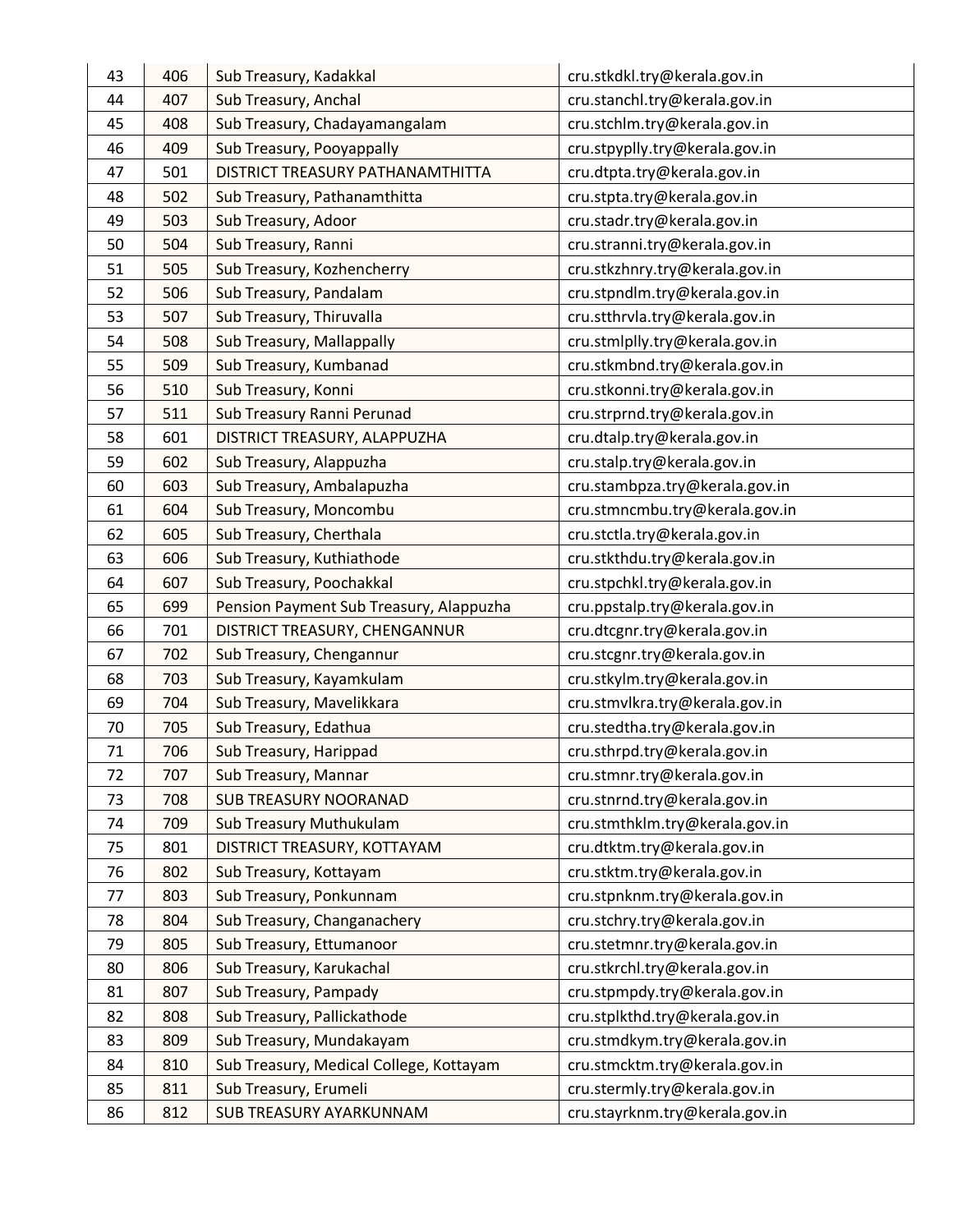| 87  | 899  | PPST Changanassery                        | cru.ppstchry.try@kerala.gov.in |
|-----|------|-------------------------------------------|--------------------------------|
| 88  | 901  | DISTRICT TREASURY, PALA                   | cru.dtpala.try@kerala.gov.in   |
| 89  | 902  | Sub Treasury, Erattupettah                | cru.stetph.try@kerala.gov.in   |
| 90  | 903  | Sub Treasury, Meenachil                   | cru.stmnchl.try@kerala.gov.in  |
| 91  | 904  | Sub Treasury, Vaikom                      | cru.stvkm.try@kerala.gov.in    |
| 92  | 905  | Sub Treasury, Kaduthuruthy                | cru.stkdrthy.try@kerala.gov.in |
| 93  | 906  | Sub Treasury, Uzhavoor                    | cru.stuzhvr.try@kerala.gov.in  |
| 94  | 907  | Sub Treasury, Kuravilangad                | cru.stkvlngd.try@kerala.gov.in |
| 95  | 1001 | <b>DISTRICT TREASURY IDUKKI</b>           | cru.dtidki.try@kerala.gov.in   |
| 96  | 1002 | Sub Treasury, Peerumedu                   | cru.stprmdu.try@kerala.gov.in  |
| 97  | 1003 | Sub Treasury, Devikulam                   | cru.stdvklm.try@kerala.gov.in  |
| 98  | 1004 | Sub Treasury, Nedumkandam                 | cru.stndkndm.try@kerala.gov.in |
| 99  | 1005 | Sub Treasury, Thodupuzha                  | cru.stthdpzhatry@kerala.gov.in |
| 100 | 1006 | Sub Treasury, Painavu                     | cru.stpnvu.try@kerala.gov.in   |
| 101 | 1007 | Sub Treasury, Rajakumary                  | cru.strjkmry.try@kerala.gov.in |
| 102 | 1008 | Sub Treasury, Kattappana                  | cru.stktpna.try@kerala.gov.in  |
| 103 | 1009 | Sub Treasury, Karimannoor                 | cru.stkrmnr.try@kerala.gov.in  |
| 104 | 1010 | Sub Treasury, Adimali                     | cru.stadmli.try@kerala.gov.in  |
| 105 | 1011 | District Stamp Depot, Idukki, Nedumkamdam | cru.dsdnkndm.try@kerala.gov.in |
| 106 | 1012 | Sub Treasury Murikkassery                 | cru.stmrksry.try@kerala.gov.in |
| 107 | 1101 | DISTRICT TREASURY ERNAKULAM               | cru.dtekm.try@kerala.gov.in    |
| 108 | 1102 | Sub Treasury, Eranakulam                  | cru.stekm.try@kerala.gov.in    |
| 109 | 1103 | Sub Treasury, North Parur                 | cru.stnprvr.try@kerala.gov.in  |
| 110 | 1104 | Sub Treasury, Aluva                       | cru.stalva.try@kerala.gov.in   |
| 111 | 1105 | Sub Treasury, Mattanchery                 | cru.stmtchry.try@kerala.gov.in |
| 112 | 1106 | Sub Treasury, Mulamthuruthy               | cru.stmlnthy.try@kerala.gov.in |
| 113 | 1107 | Sub Treasury, Nayarambalam                | cru.stnryblm.try@kerala.gov.in |
| 114 | 1108 | Sub Treasury, Tripunithura                | cru.sttpnra.try@kerala.gov.in  |
| 115 | 1109 | Sub Treasury, Angamaly                    | cru.stangmly.try@kerala.gov.in |
| 116 | 1110 | Additional Sub Treasury, Eranakulam       | cru.astekm.try@kerala.gov.in   |
| 117 | 1111 | STAMP DEPOT, Eranakulam                   | cru.dsdekm.try@kerala.gov.in   |
| 118 | 1112 | Sub Treasury, Palluruthy                  | cru.stplrthy.try@kerala.gov.in |
| 119 | 1113 | Sub Treasury Kalamassery                  | cru.stklmsry.try@kerala.gov.in |
| 120 | 1199 | S.T, Pension Payment, Eranakulam          | cru.ppstekm.try@kerala.gov.in  |
| 121 | 1201 | DISTRICT TREASURY MUVATTUPUZHA            | cru.dtmvzha.try@kerala.gov.in  |
| 122 | 1202 | SubTreasury, Muvattupuzha                 | cru.stmvzha.try@kerala.gov.in  |
| 123 | 1203 | Sub Treasury, Piravom                     | cru.stprvm.try@kerala.gov.in   |
| 124 | 1204 | Sub Treasury, Kalloorkad                  | cru.stklrkd.try@kerala.gov.in  |
| 125 | 1205 | Sub Treasury, Kolenchery                  | cru.stklncry.try@kerala.gov.in |
| 126 | 1206 | Sub Treasury, Koothattukulam              | cru.stkthklm.try@kerala.gov.in |
| 127 | 1207 | Sub Treasury, Kunnathunad                 | cru.stknthnd.try@kerala.gov.in |
| 128 | 1208 | Sub Treasury, Kothamangalam               | cru.stktmglm.try@kerala.gov.in |
| 129 | 1301 | DISTRICT TREASURY THRISSUR                | cru.dttsr.try@kerala.gov.in    |
| 130 | 1302 | Sub Treasury, Thrissur                    | cru.sttsr.try@kerala.gov.in    |
|     |      |                                           |                                |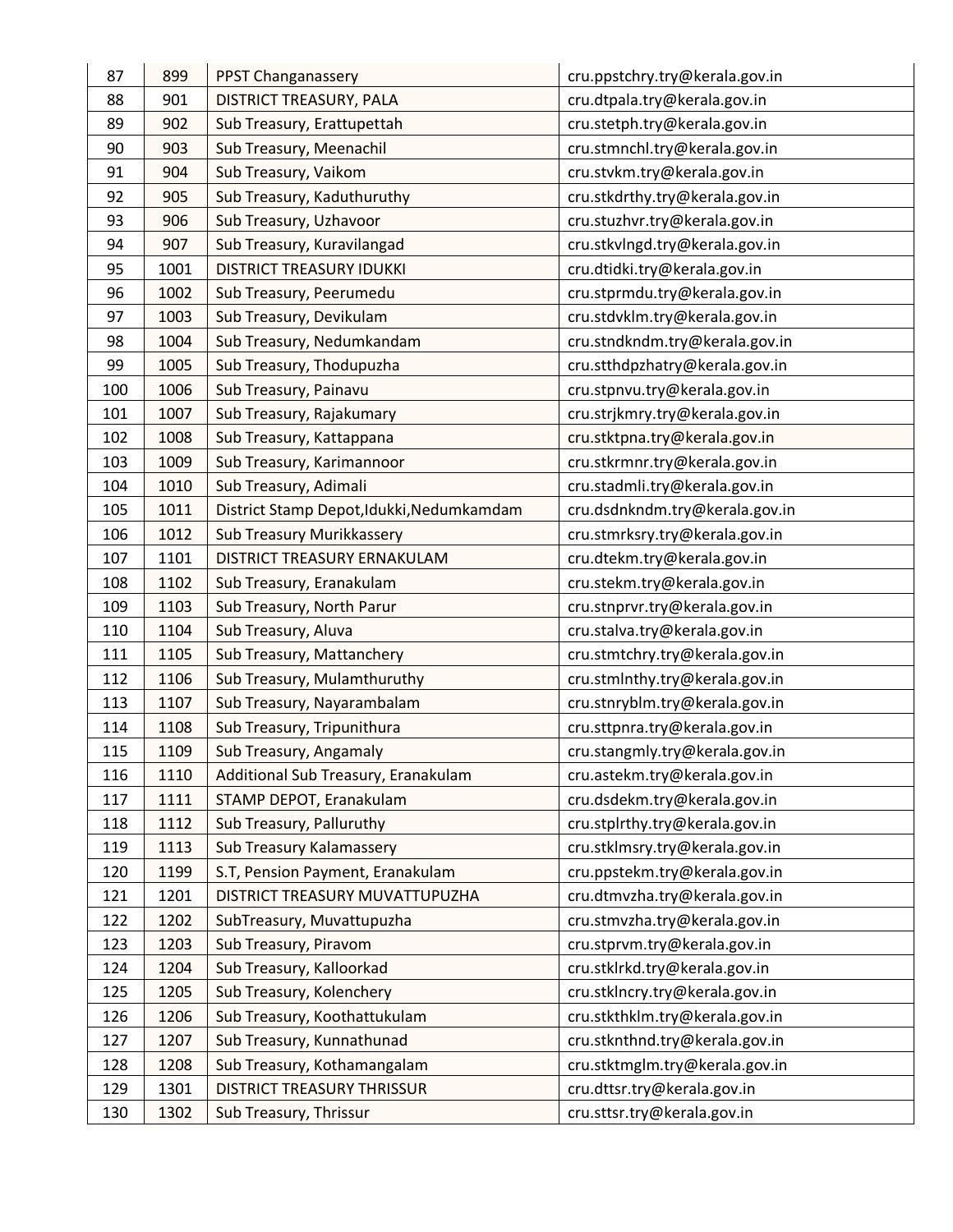| 131 | 1303 | Additional Sub Treasury, Thrissur       | cru.asttsr.try@kerala.gov.in   |
|-----|------|-----------------------------------------|--------------------------------|
| 132 | 1305 | Sub Treasury, Thalappilly               | cru.sttlply.try@kerala.gov.in  |
| 133 | 1306 | Sub Treasury, Chavakkad                 | cru.stcvkd.try@kerala.gov.in   |
| 134 | 1309 | Sub Treasury, Kunnamkulam               | cru.stknklm.try@kerala.gov.in  |
| 135 | 1312 | Sub Treasury, Chelakkara                | cru.stchlkra.try@kerala.gov.in |
| 136 | 1314 | Sub Treasury, Manalur                   | cru.stmnlr.try@kerala.gov.in   |
| 137 | 1315 | Sub Treasury Cherpu                     | cru.stchrp.try@kerala.gov.in   |
| 138 | 1316 | Medical College ST, Thrissur            | cru.stmctcr.try@kerala.gov.in  |
| 139 | 1401 | DISTRICT TREASURY PALAKKAD              | cru.dtplkd.try@kerala.gov.in   |
| 140 | 1402 | Sub Treasury, Palakkad                  | cru.stplkd.try@kerala.gov.in   |
| 141 | 1403 | Sub Treasury, Alathur                   | cru.stalthr.try@kerala.gov.in  |
| 142 | 1404 | Sub Treasury, Chittur                   | cru.stchtr.try@kerala.gov.in   |
| 143 | 1405 | Sub Treasury, Coyalmannam               | cru.stcymnm.try@kerala.gov.in  |
| 144 | 1406 |                                         |                                |
| 145 |      | Sub Treasury, Kollengode.               | cru.stklngd.try@kerala.gov.in  |
|     | 1407 | Sub Treasury, Vadakkencherry            | cru.stvdkcry.try@kerala.gov.in |
| 146 | 1501 | DISTRICT TREASURY MALAPPURAM            | cru.dtmlpm.try@kerala.gov.in   |
| 147 | 1502 | Sub Treasury, Manjeri                   | cru.stmnjry.try@kerala.gov.in  |
| 148 | 1503 | Sub Treasury, Perinthalmanna            | cru.stprmna.try@kerala.gov.in  |
| 149 | 1504 | Sub Treasury, Ponnani                   | cru.stpni.try@kerala.gov.in    |
| 150 | 1505 | Sub Treasury, Tirur                     | cru.sttrr.try@kerala.gov.in    |
| 151 | 1506 | Sub Treasury, Tirurangadi               | cru.sttrgdi.try@kerala.gov.in  |
| 152 | 1507 | Sub Treasury, Nilambur                  | cru.stnlmbr.try@kerala.gov.in  |
| 153 | 1508 | Sub Treasury, Valancherry               | cru.stvlchry.try@kerala.gov.in |
| 154 | 1509 | Sub Treasury, Areacode                  | cru.starcde.try@kerala.gov.in  |
| 155 | 1510 | Sub Treasury, Kondotty                  | cru.stkndty.try@kerala.gov.in  |
| 156 | 1511 | Sub Treasury, Makkaraparamba            | cru.stmkrpba.try@kerala.gov.in |
| 157 | 1512 | Sub Treasury, Changaramkulam            | cru.stcngklm.try@kerala.gov.in |
| 158 | 1513 | Sub Treasury, Karuvarakundu             | cru.stkrvknd.try@kerala.gov.in |
| 159 | 1514 | Sub Treasury, Wandoor                   | cru.stwndr.try@kerala.gov.in   |
| 160 | 1515 | Sub Treasury, Pulamanthol               | cru.stplmthl.try@kerala.gov.in |
| 161 | 1516 | Dist. Stamp Depot Manjeri               | cru.dsdmnjri.try@kerala.gov.in |
| 162 | 1517 | Sub Treasury, Kottakkal                 | cru.stktkl.try@kerala.gov.in   |
| 163 | 1518 | Sub Treasury Edavanna                   | cru.stedvna.try@kerala.gov.in  |
| 164 | 1519 | Sub Treasury Edakkara                   | cru.stedkra.try@kerala.gov.in  |
| 165 | 1520 | Sub Treasury, Vengara                   | cru.stvngra.try@kerala.gov.in  |
| 166 | 1601 | District Treasury KOZHIKODE             | cru.dtkzkd.try@kerala.gov.in   |
| 167 | 1602 | Additional Sub Treasury, Kozhikode      | cru.adstkzhd.try@kerala.gov.in |
| 168 | 1603 | Sub Treasury Kozhikode (Pudiyara)       | cru.stkzhkd.try@kerala.gov.in  |
| 169 | 1604 | Sub Treasury, Koyilandy                 | cru.stkylndi.try@kerala.gov.in |
| 170 | 1605 | Sub Treasury, Feroke                    | cru.stfrk.try@kerala.gov.in    |
| 171 | 1606 | Sub Treasury, Perambra                  | cru.stprmbr.try@kerala.gov.in  |
| 172 | 1607 | Sub Treasury, Payyoli                   | cru.stpyli.try@kerala.gov.in   |
| 173 | 1699 | Pension Payment Sub Treasury, Kozhikode | cru.ppstkzhd.try@kerala.gov.in |
| 174 | 1701 | DISTRICT TREASURY THAMARASSERY          | cru.dttmsry.try@kerala.gov.in  |
|     |      |                                         |                                |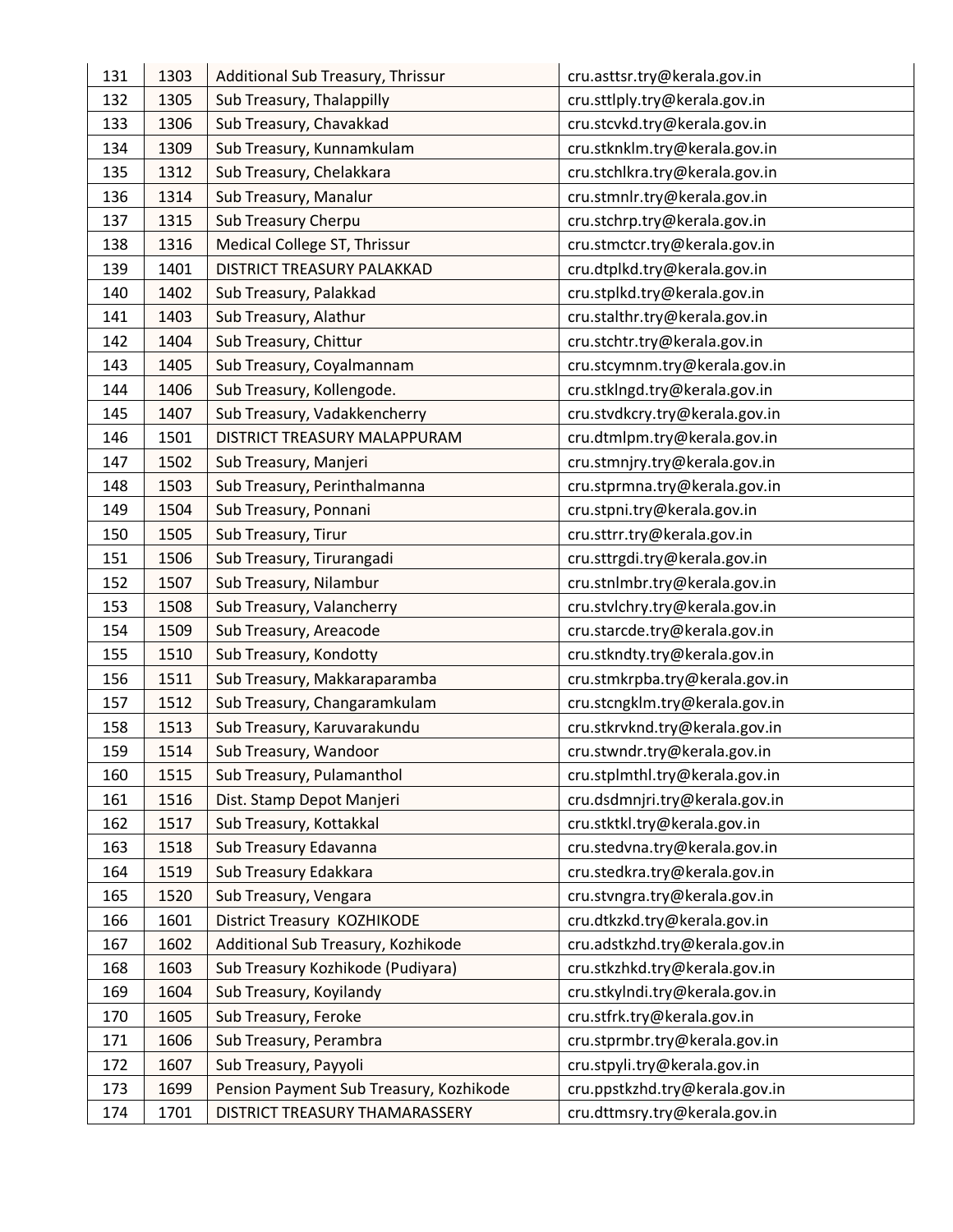| 175 | 1702 | Sub Treasury, Koduvally          | cru.stkdvly.try@kerala.gov.in  |
|-----|------|----------------------------------|--------------------------------|
| 176 | 1703 | Sub Treasury, Vadakara           | cru.stvdkra.try@kerala.gov.in  |
| 177 | 1704 | Sub Treasury, Thottilpalam       | cru.sttlplm.try@kerala.gov.in  |
| 178 | 1705 | Sub Treasury, Kallachi           | cru.stklchi.try@kerala.gov.in  |
| 179 | 1706 | Sub Treasury, Thiruvambady       | cru.sttvmbdy.try@kerala.gov.in |
| 180 | 1707 | Sub Treasury, Balussery          | cru.stblsry.try@kerala.gov.in  |
| 181 | 1708 | Sub Treasury, Mukkom             | cru.stmkm.try@kerala.gov.in    |
| 182 | 1709 | Sub Treasury Koorachundu         | cru.stkrchnd.try@kerala.gov.in |
| 183 | 1801 | <b>District Treasury Wayanad</b> | cru.dtwyd.try@kerala.gov.in    |
| 184 | 1802 | Sub Treasury, Vythiri            | cru.stvtri.try@kerala.gov.in   |
| 185 | 1803 | Sub Treasury, Sulthan Bathery    | cru.stsbthry.try@kerala.gov.in |
| 186 | 1804 | Sub Treasury, Mananthavady       | cru.stmntvdy.try@kerala.gov.in |
| 187 | 1805 | Sub Treasury, Pulapally          | cru.stplply.try@kerala.gov.in  |
| 188 | 1806 | Sub Treasury, Dwaraka            | cru.stdwrka.try@kerala.gov.in  |
| 189 | 1807 | Stamp Depot, Mananthavady        | cru.dsdmtvdy.try@kerala.gov.in |
| 190 | 1808 | <b>SUB TREASURY NADAVAYAL</b>    | cru.stndvyl.try@kerala.gov.in  |
| 191 | 1901 | DISTRICT TREASURY KANNUR         | cru.dtknr.try@kerala.gov.in    |
| 192 | 1902 | Sub Treasury, Kannur             | cru.stknr.try@kerala.gov.in    |
| 193 | 1903 | Sub Treasury, Taliparamba        | cru.sttlpmba.try@kerala.gov.in |
| 194 | 1904 | Sub Treasury, Payyannur          | cru.stpynr.try@kerala.gov.in   |
| 195 | 1905 | Sub Treasury, Sreekandapuram     | cru.stskndpm.try@kerala.gov.in |
| 196 | 1906 | Sub Treasury, Pazhayangadi       | cru.stpyngdi.try@kerala.gov.in |
| 197 | 1907 | Sub Treasury, Chakkarakallu      | cru.stckrklu.try@kerala.gov.in |
| 198 | 1908 | Sub Treasury Kolacherry          | cru.stklchry.try@kerala.gov.in |
| 199 | 1909 | Sub Treasury, Alakkod            | cru.stalkd.try@kerala.gov.in   |
| 200 | 1910 | Sub Treasury Cherupuzha          | cru.stcrpza.try@kerala.gov.in  |
| 201 | 2001 |                                  |                                |
|     |      | District Treasury Kasaragod      | cru.dtksrgd.try@kerala.gov.in  |
| 202 | 2002 | Sub Treasury, Kasaragod          | cru.stksrgd.try@kerala.gov.in  |
| 203 | 2003 | Sub Treasury, Nileswar           | cru.stnlswr.try@kerala.gov.in  |
| 204 | 2004 | Sub Treasury, Hosdurg            | cru.sthsdg.try@kerala.gov.in   |
| 205 | 2005 | Sub Treasury, Vellarikundu       | cru.stvlrkdu.try@kerala.gov.in |
| 206 | 2006 | Sub Treasury, Manjeswar          | cru.stmnjswr.try@kerala.gov.in |
| 207 | 2007 | Sub Treasury, Chattanchal        | cru.stctnchl.try@kerala.gov.in |
| 208 | 2009 | Sub Treasury Malakkallu          | cru.stmlklu.try@kerala.gov.in  |
| 209 | 2101 | DISTRICT TREASURY CHERPULASSERY  | cru.dtcplsry.try@kerala.gov.in |
| 210 | 2102 | Sub Treasury, Ottappalam         | cru.stotplm.try@kerala.gov.in  |
| 211 | 2103 | Sub Treasury, Mannarkkad         | cru.stmnrkd.try@kerala.gov.in  |
| 212 | 2104 | Sub Treasury, Pattambi           | cru.stptmbi.try@kerala.gov.in  |
| 213 | 2105 | Sub Treasury, Sreekrishnapuram   | cru.stskrprm.try@kerala.gov.in |
| 214 | 2106 | Sub Treasury, Agali              | cru.stagli.try@kerala.gov.in   |
| 215 | 2107 | Sub Treasury, Koottanad          | cru.stkotnd.try@kerala.gov.in  |
| 216 | 2108 | Sub Treasury, Shornur            | cru.stshnr.try@kerala.gov.in   |
| 217 | 2201 | ADDL-DISTRICT TREASURY MATTANNUR | cru.dtmtnr.try@kerala.gov.in   |
| 218 | 2202 | Sub Treasury, Mattannur          | cru.stmtnr.try@kerala.gov.in   |